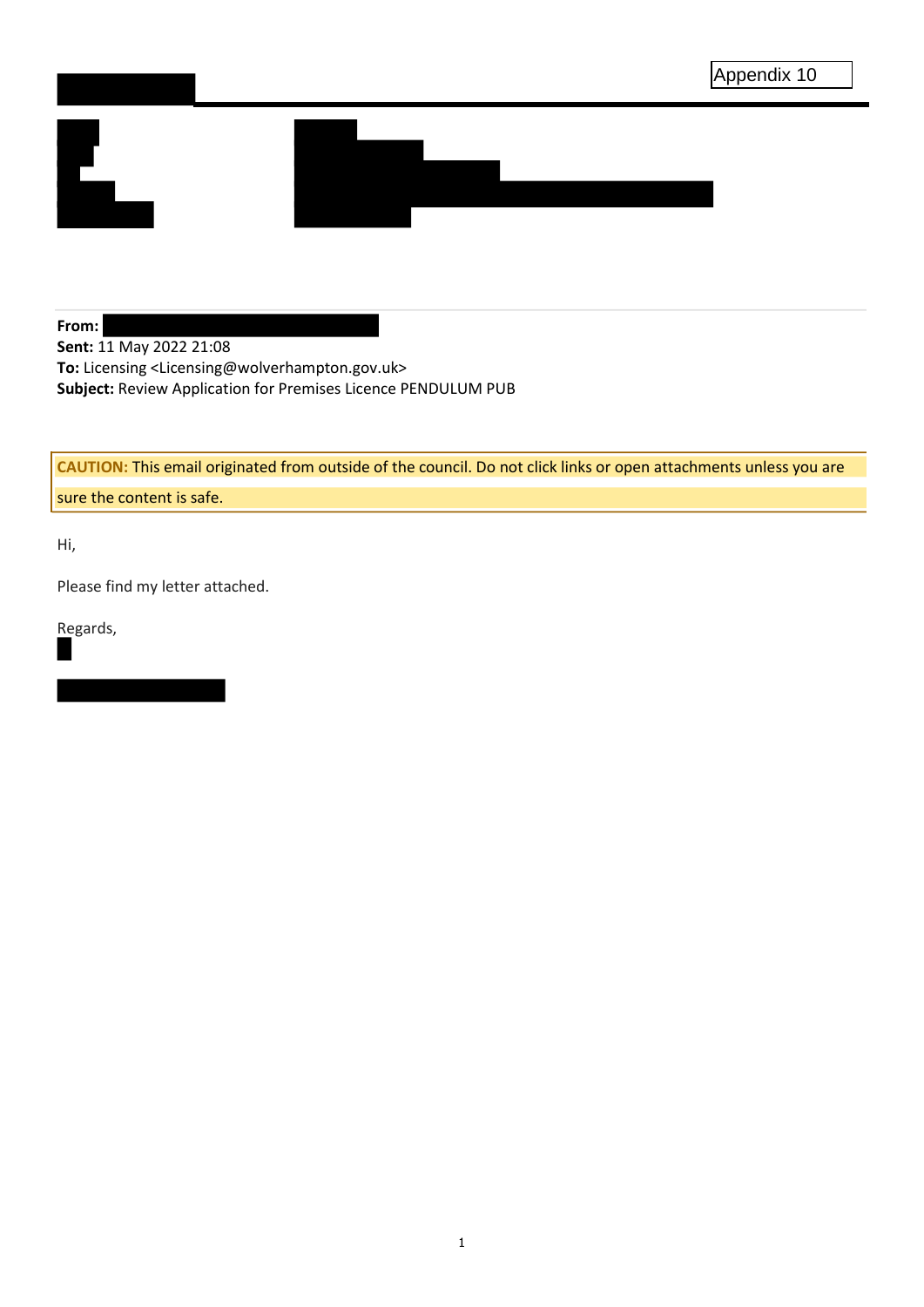

11th May 2022

Dear Sir/Madam,

## RE: REVIEW APPLICATION FOR PREMISES LICENCE – The Pendulum, Blaydon Road, Wolverhampton, West Midlands, WV9 5NP

I am writing to document my concerns about this pub, something I have done many times previously, and will continue to do until the nuisance this establishment causes in the local community is stopped.

I have lived at my address in Pendeford since , so I have many years of experience of the pub's operation and its various landlords.

When I first moved to the area, it was a well-run, family-friendly pub. I used to enjoy popping in for food & drink and the pub quiz. The opening hours were sensible, and the landlord respected the local community. This is a far cry from the current situation! It appears that for many years now the pub has been run by landlords who just don't care about the local residents. If you mention the pub to neighbours, they don't have a good word to say about it, and they are certainly not using it! It would appear that the pub's clientele is coming into the area from far and wide.

The pub opening during the coronavirus pandemic, when it was supposed to be closed, simply demonstrates the pub's contempt for the law and the health and well-being of local residents. The period during which it was closed was a peaceful time in the area and everyone's quality of life was elevated.

Since it was allowed to open once again, the problems and noise nuisance have started back up. It really is a very stressful experience when you can't hear your television over the sound of the bass, you can't sit quietly and read a book and you can't sleep until the early hours of the morning when all the noise has died down; this includes during the working week. The antisocial behaviour that goes on outside the pub throughout opening hours and then continues after the doors have closed grinds you down.

Several months ago, there was a violent incident which resulted in all the windows being smashed. This was really unsettling for residents, especially when we heard that it could be drugs related.

I wonder how many people involved in issuing a licence to this pub have visited its location. It is situated in a quiet and friendly residential area, just metres away from people's homes. The current licence allows the pub to open until 1:00 AM some days. These hours are more suited to a pub or nightclub located in the city centre and are certainly not appropriate for a residential area. In my opinion, if people want late night drinking, music, dancing, and other entertainment; then this is not the location or venue.